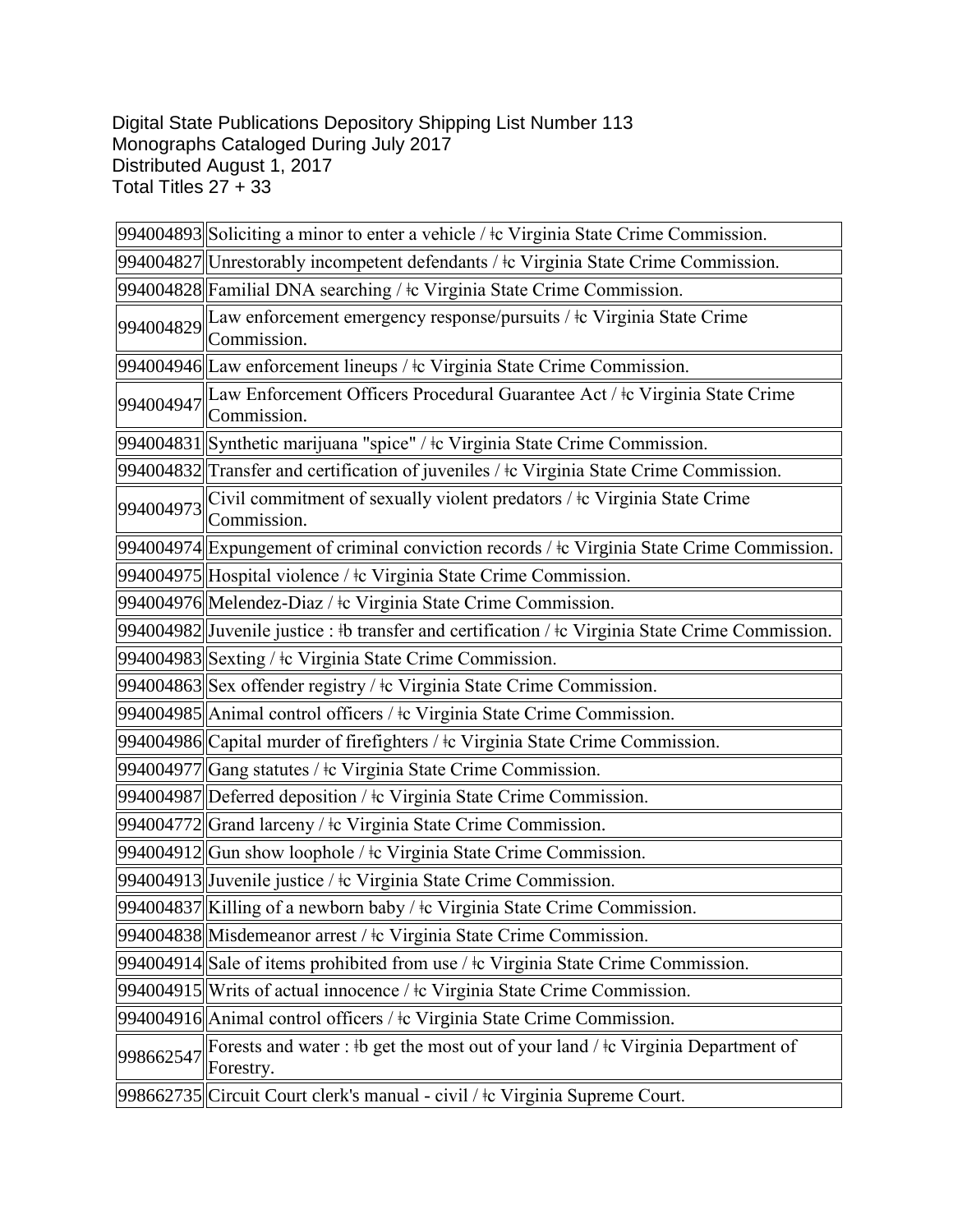| 998662766 | Performing arts at VCU / ‡c Virginia Commonwealth Univertsity, School of the<br>Arts.                                                                                                              |
|-----------|----------------------------------------------------------------------------------------------------------------------------------------------------------------------------------------------------|
| 998662768 | Arts and design research at the university of yes: #b VCUarts / $\pm$ c Virginia<br>Commonwealth University, School of the Arts.                                                                   |
| 998662771 | Arts and health : #b groundbreaking collaborations at Virginia Commonwealth<br>University.                                                                                                         |
| 998662872 | Funds great ideas : undergraduate research grants / ‡c Virginia Commonwealth<br>University, School of the Arts.                                                                                    |
| 998662875 | Magistrate manual / $\pm c$ Office of the Executive Secretary, Department of Judicial<br>Services.                                                                                                 |
| 998662877 | General district court manual / $\pm c$ Office of the Executive Secretary, Supreme Court<br>of Virginia.                                                                                           |
| 998662923 | Circuit Court clerk's manual - civil / $\pm c$ Supreme Court of Virginia, Office of the<br><b>Executive Secretary.</b>                                                                             |
| 998662849 | Court-appointed counsel procedures and guidelines manual / $\pm c$ Supreme Court of<br>Virginia, Office of the Executive Secretary.                                                                |
| 998663004 | Court-appointed counsel procedures and guidelines manual / $\pm$ c Supreme Court of<br>Virginia, Office of the Executive Secretary.                                                                |
| 998663007 | District court forms manual / $\pm$ c Supreme Court of Virginia, Office of the Executive<br>Secretary.                                                                                             |
|           | Memorandum : #b a handbook of standard procedures and model orders for Virginia<br>998663009 circuit court judges and clerks / ‡c Office of the Executive Secretary, Supreme Court<br>of Virginia. |
| 998663067 | Guidelines for the training and certification of court-referred mediators / $\pm c$ Office of<br>the Executive Secretary, Supreme Court of Virginia.                                               |
|           | 256479682 Magistrate manual.                                                                                                                                                                       |
| 451664374 | Magistrate manual / ‡c Office of the Executive Secretary, Department of Judicial<br>Services.                                                                                                      |
| 998663071 | Evaluation of Virginia's drug treatment court programs (Phase 1) / $\pm$ c Office of the<br>Executive Secretary, Supreme Court of Virginia.                                                        |
| 998663127 | Virginia nonpoint source pollution : #b assessment report / $\pm c$ Virginia Department of<br>Conservation and Recreation, Division of Soil and Water Conservation.                                |
| 998663128 | Virginia nonpoint source management program $/$ $\pm$ c prepared by representatives<br>from the Virginia 319 Nonpoint Source Advisory Committee.                                                   |
| 998663129 | Eroding bank nutrient verification study for the lower Chesapeake Bay estuarine<br>system / $\pm c$ by Nancy A. Ibison [and others].                                                               |
|           | Virginia nonpoint source pollution watershed assessment report / $\pm c$ Virginia<br>998663214 Department of Conservation and Recreation, Division of Soil and Water<br>Conservation.              |
| 998663216 | Virginia threshold review report : #b review of programs applicable to Section 6217<br>of the Coastal Zone Act Reauthorization Amendments of 1990 / ‡c Virginia                                    |